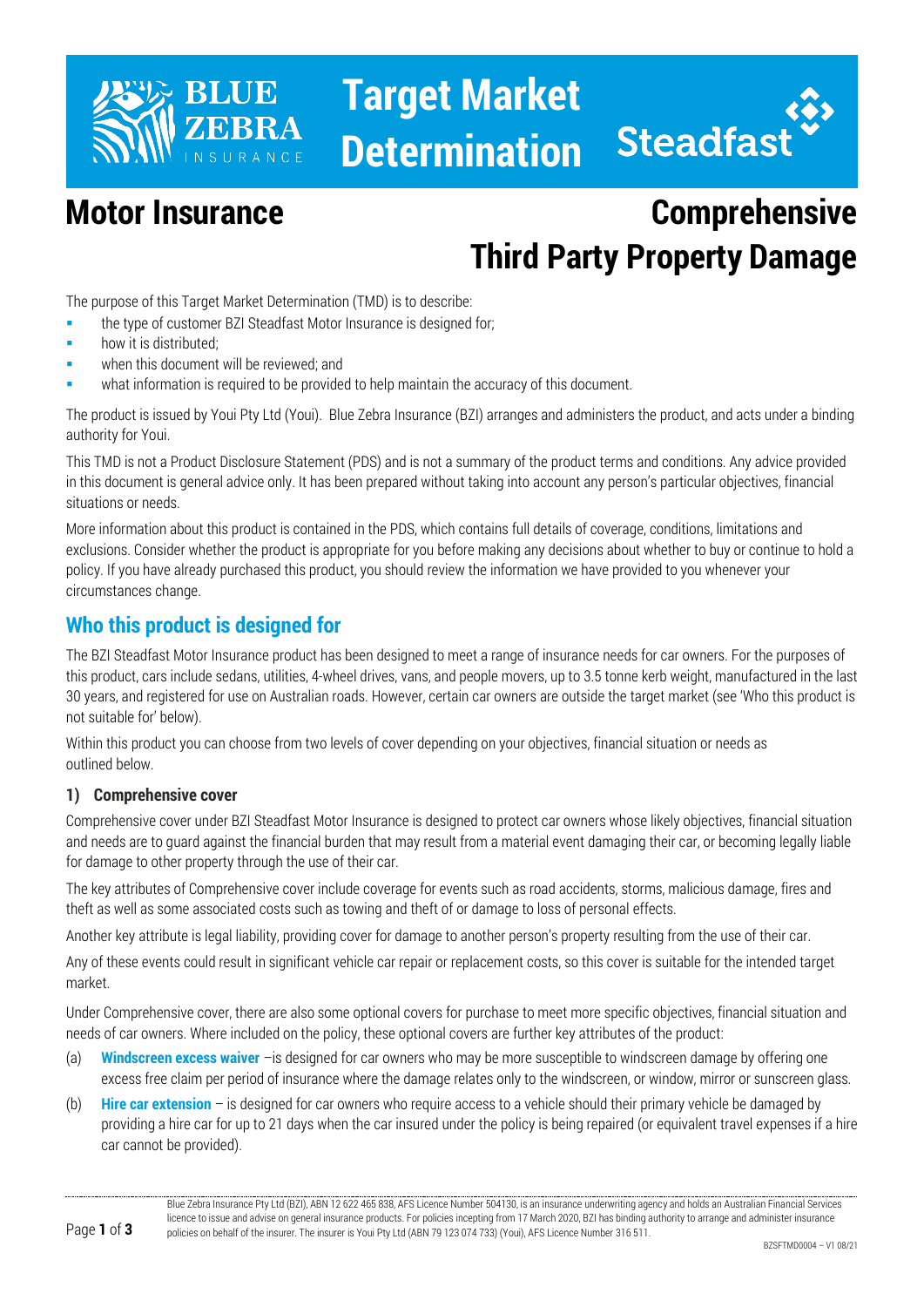



#### **2) Third Party Property Damage cover**

Third Party Property Damage cover is designed for owners of cars, whose likely objectives, financial situation and needs are to guard against the financial burden that may result from becoming legally liable for damage to other property through the use of their car. This cover is designed for car owners who have the means to repair or replace their own car if it is accidentally damaged.

The key attribute of Third Party Property Damage cover is protection against legal liability for damage to another person's property resulting from the use of their car, such as in a collision.

Another key attribute is cover of up to \$4,000 for damage to the insured car caused by an uninsured vehicle. The accident must be the fault of the other driver and BZI need to be provided with their details.

This product is suitable for the target market because it limits their financial loss from accidents to the value of their own car plus any applicable excess.

#### **Who this product is not suitable for**

BZI Steadfast Motor Insurance is not suitable for car owners whose car:

- will be driven by someone who does not have a valid licence to drive in Australia;
- **EXECT** is used for hire, fare or reward (including ridesharing);
- is over 3.5 tonnes kerb weight;
- is over 30 years old, such as a classic car;
- will be used for racing, trials, contests or other events; or
- is unroadworthy or unsafe.

#### **Distribution conditions**

BZI Steadfast Motor Insurance can only be purchased through a Steadfast broker authorised by BZI. BZI has contractual arrangements with Steadfast brokers (including their Authorised Representatives) who are appropriately licensed to sell their products, and as part of their licensing these brokers have adequate training to provide this product to their customers. BZI has a range of supervision and monitoring procedures, and provides training and support regarding the process to follow for getting quotes for this product and administering the policies once purchased.

When completing a quote, the BZI processes include a number of questions that enable the collection of information that help to determine if the applicant is within the target market for this product, if we will insure them and their car, and for what premium and excess. The customer should always answer these questions accurately and check with their intermediary if they are not sure what a question means.

These conditions make it likely that BZI Steadfast Motor Insurance will only be distributed to consumers within the target market for this product because the brokers have knowledge of the policy terms and conditions, and processes are designed to identify instances where a policy is not suitable for the applicant.

#### **Reporting**

BZI (as distributor of this product and Youi's agent) collects information and prepares reports regarding sales activity, performance, claims data and complaints on a quarterly basis (at least) and provides this to Youi.

All Steadfast brokers who have been authorised by BZI to sell and administer this product must report the following information to BZI, who will incorporate it within their reporting requirements to Youi:

| <b>Reportable information</b>                                  | <b>Reported by</b> | <b>Frequency</b>                               |
|----------------------------------------------------------------|--------------------|------------------------------------------------|
| Complaints data including the number and nature of any         | <b>BZI</b>         | Quarterly (within 10 business days of the end  |
| complaints (where these have not already been raised with BZI) | <b>Brokers</b>     | of quarter)                                    |
| Any occasions where this product has been sold contrary to     | <b>BZI</b>         | As soon as practicable after becoming aware of |
| the TMD                                                        | <b>Brokers</b>     | the matter, and no later than 10 business days |